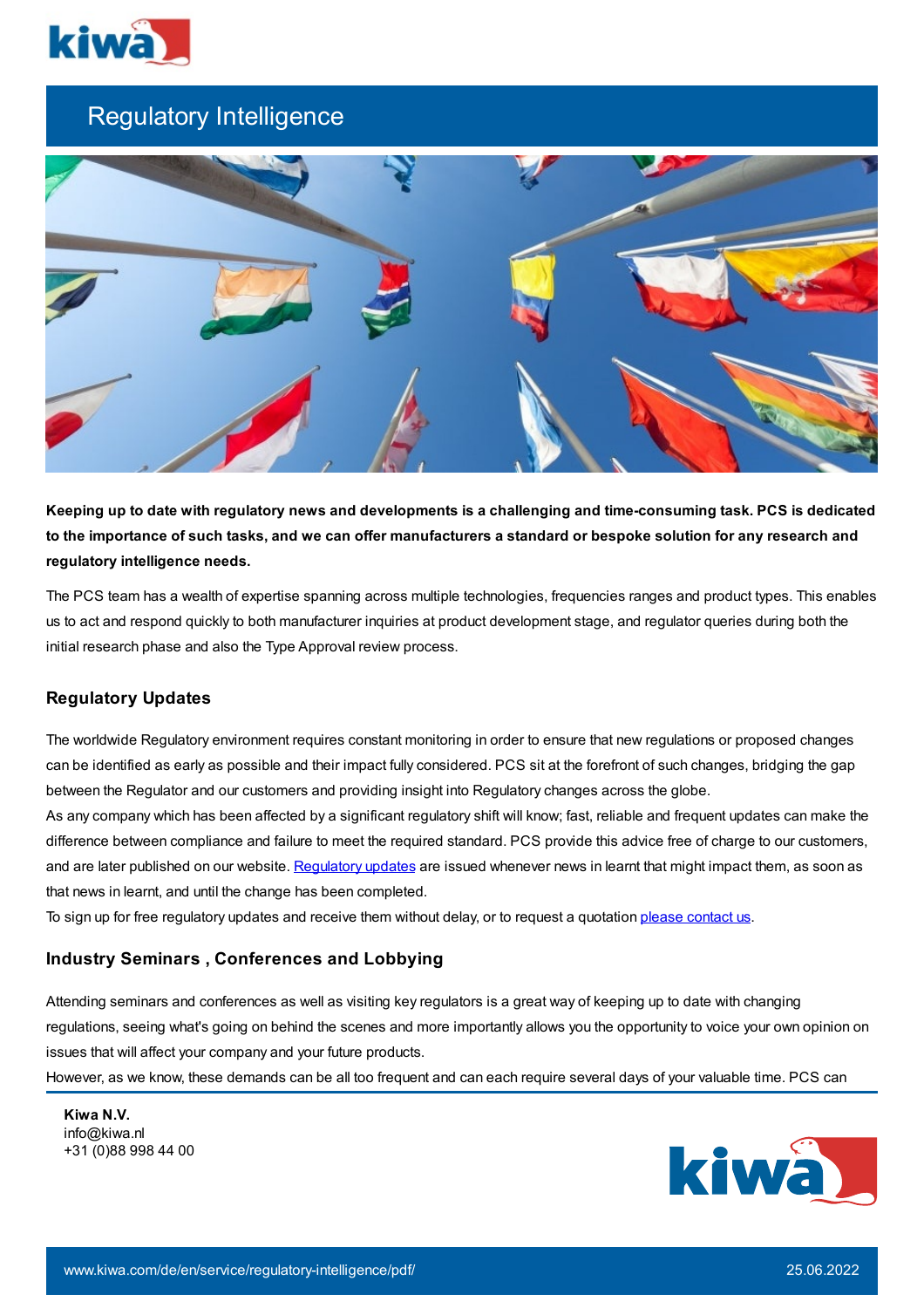

solve this problem for you. We are happy to attend such events or arrange meetings with key regulators on your behalf. As with our offering for research and regulatory intelligence, we can tailor such activities to suit your needs and deliver feedback in the expected format - ensuring your compliance needs are met and delivered as expected.

PCS are conveniently located for easy access to all major European and Asian cities, and are happy to travel to internationally on your behalf.

## **Wide range of Radio, Telecom, and ITE devices and consumer Electrical & Electronic Device for testing and certification**

A few example of products to obtain Radio (RF), Telecom and ITE Type Approval:

- Consumer Electronics
- Vehicle Telematics
- Wireless Industrial Electronics
- Internet of Things
- Network and IT equipment
- WLAN, Bluetooth, UHF RFID & Short Range Devices
- Cellular Radio
- Fire Alarm Systems
- and many more Radio, Telecom, and ITE devices and consumer Electrical & Electronic Devices

### **Testing and certification standards**

The following testing and certification standards are included in our services:

#### **Testing**

- RED Europe
- FCC USA
- ISED Canada
- MIC Japan

#### **Radio Certification**

- European Notified Body (RED, EMC, MED, CPR)
- FCC Certification (TCB)
- Canada ISED Certification
- Japan MIC Certification

#### **Global Market Access**

**Kiwa N.V.** info@kiwa.nl +31 (0)88 998 44 00